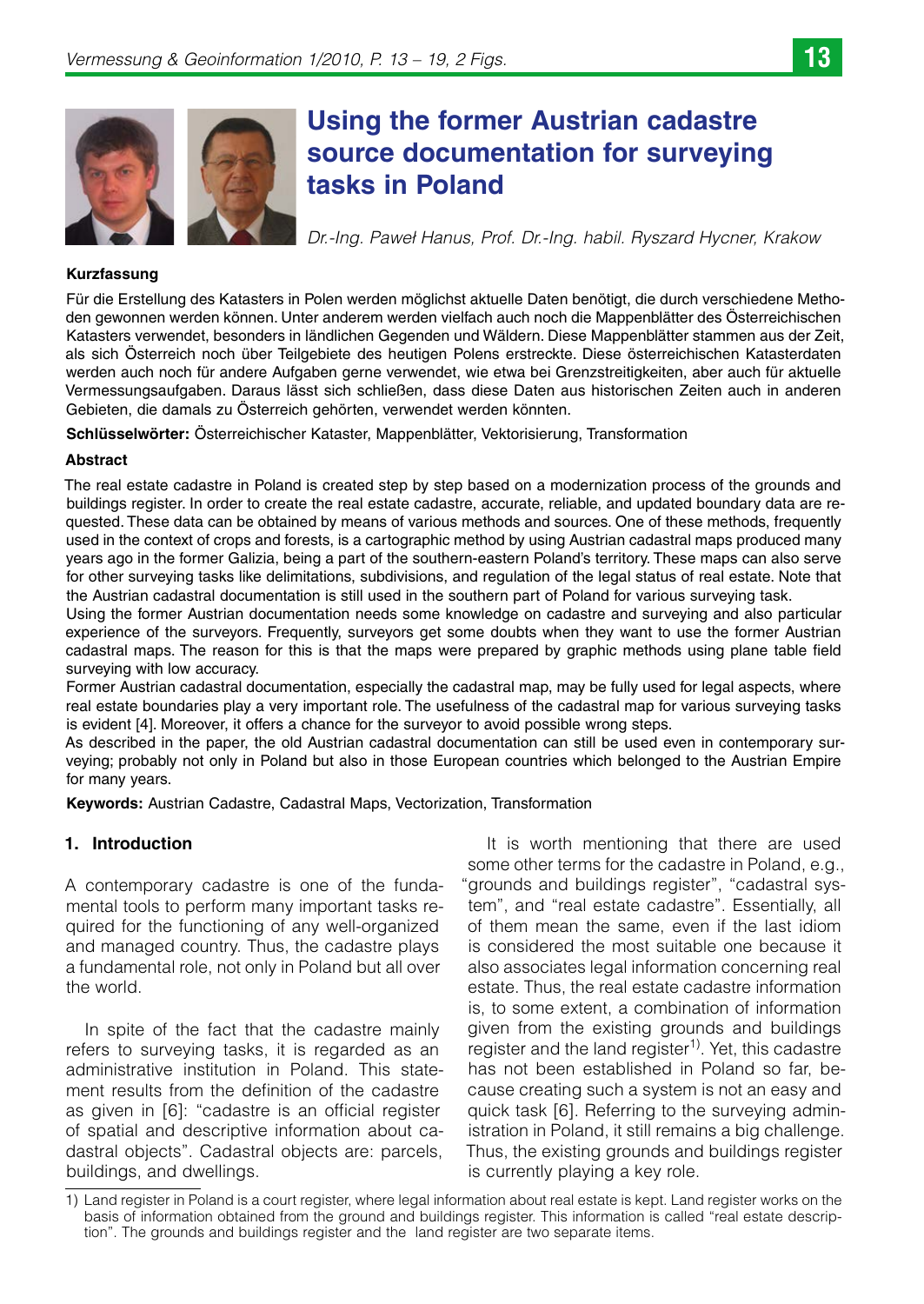

*Fig. 1: Coverage of the former Austrian cadastre in Poland and the respective reference systems used for cadastral surveys (source: [3] modified by the authors)* 

Among the cadastral objects, the most important is the parcel (piece of land limited by boundaries). This statement arises directly from the ancient Roman "superficies solo cedit" rule affecting the ownership right. It means that all what is located on the surface of the land belongs to it. Thus, the parcel may be regarded as the main cadastral object, while buildings and dwellings are objects allied with the parcel [1]. In this context the following rule applies: the more accurate the boundaries of the parcel, the better described are the owner's rights.

Thus, in order to create a high-quality real estate cadastre, reliable and updated data of boundaries are requested. They can be obtained by various methods and from several sources. One of these methods, frequently used in the context of crops and forests, is a cartographic method [6]. It generally depends on digitization or scanning of existing analogue maps containing boundaries of the parcels<sup>2)</sup>. One of these maps can be the former Austrian cadastral map, having been produced many years ago. The term "former Austrian cadastre" should be understood here in the sense "cadastre, which has been created in the 19th and the 20th century on the Polish territory by the Austrian Empire". The range of this cadastre shows Fig.1. The area

of the former Austrian cadastre covered about 17 % of the Polish territory.

Note that the Austrian cadastral documentation is still used in the southern-eastern part of Poland for various surveying tasks. Investigations dealing with the Austrian cadastral documentation, especially the maps, clearly demonstrate that it is still very useful [7] and, sometimes, is the only one but very good source of information [4].

Thus, one might say that the Austrian Empire covering the southern-eastern part of Polish territory (called at that time "Galizia") brought Poland not only political dependence (although rather light because of wide autonomy) but also a very good cadastral system, which has been serving for various purposes for many years. From this point of view, Poland received a big benefit from the Austrian Empire. It remained a positive heritage after the collapse of the Austrian Empire and disintegration in  $1918^3$ .

As a confirmation of this fact, one can give the following example. After World War II, a grounds register was established in the southern-eastern part of Poland on the basis of the existing documentation of the former Austrian cadastre [3].

As it has been mentioned before, the old Austrian cadastral maps can be used mainly for crop

<sup>2)</sup> Using these processes, suitable data are received and then a digital map (being the spatial part of the grounds and buildings register file) is created [4].

<sup>3)</sup> Poland "inherited" from Prussia also an excellent cadastral system for the northern-western territories of Poland (about 47 % area of the whole country). For territories of central Poland being under Russian administration after their annexation, no cadastral system was produced.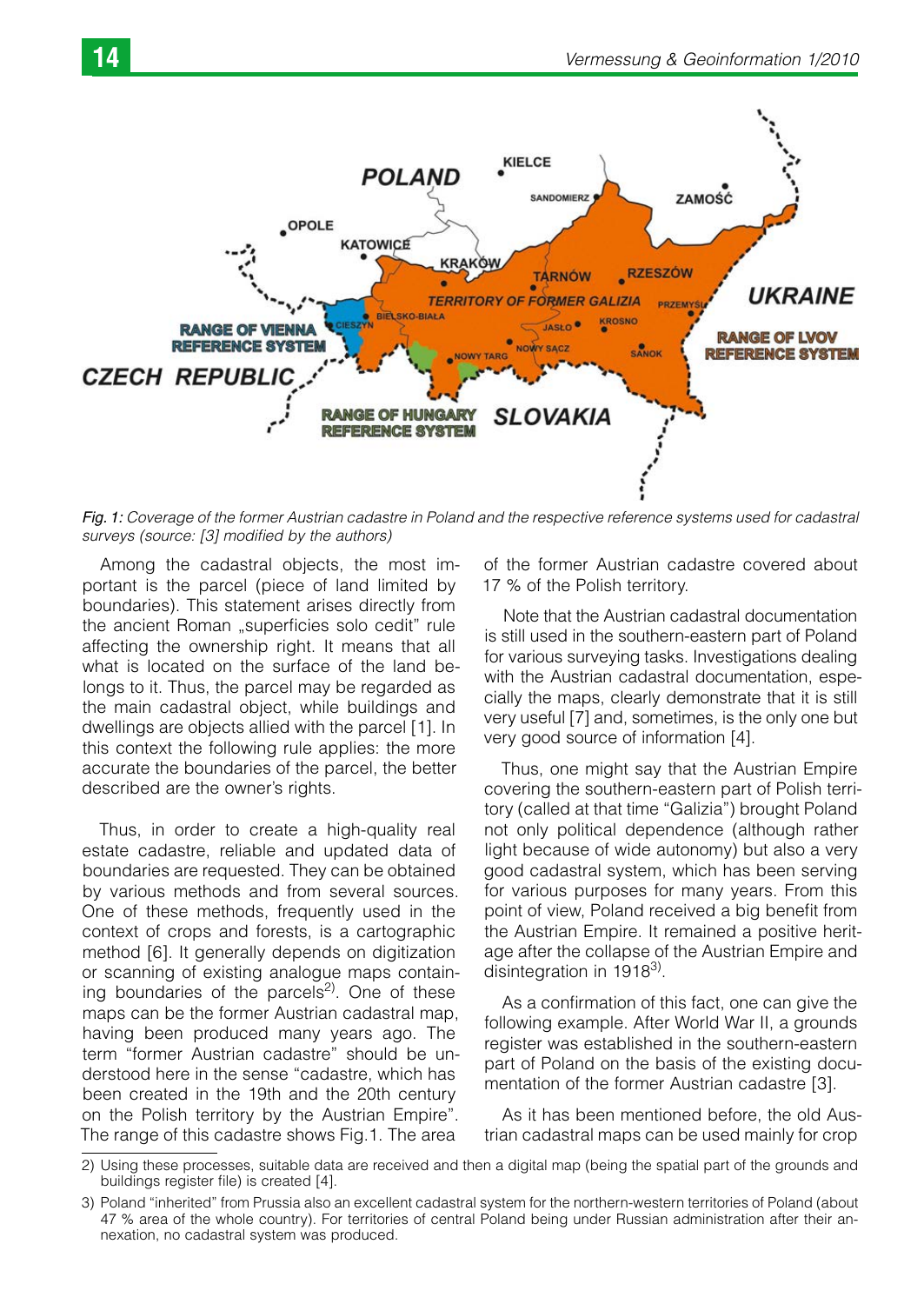and forest lands, where the accuracy requirements of contemporary surveys are not very high. They can also be used in developed and urban lands, if the accuracy requirements are met. These conditions are: 3.0 m for crop and forest lands and 0.6 m for developed and urban lands. Accuracy conditions are formulated in a law act [9] and a technical regulation [8], dealing with the grounds and buildings register $4$ <sup>0</sup>.

## **2. The former Austrian cadastre on Polish territories**

The basis for establishing the Austrian cadastre was an Act of 1817, given by emperor Franz the 1<sup>st</sup>, concerning tax land [3], [10]. In that time also a surveying cadastral regulation was published. Cadastral surveys, started in 1817, were carried out in the whole territory of the Austrian Empire, including the respective Polish territories. In 1871, so-called "mortgage books" were also improved by a common Act and dealing with land register.

The former Austrian cadastre was based upon surveys using network points, where the locations were determined in one of seven reference systems [3], [5].

In Galizia, three reference systems were in use called Lvov, Vienna, and Hungary reference systems. They are shown in Fig. 1.

The type of projection, used for the Austrian cadastre, was probably the cylindrical, equidistant and transverse Cassini-Soldner projection [3]. Deformations caused by this projection increase with growing distance from the main meridian. The deformations observed in this projection are less than those appearing in the typical Cassini projection [3].

Parcel measurements were performed using networks points. Networks of the I, II and III class were established through field surveys, while the network of class IV was determined by a graphic method using the plane table.

The essential scale of a cadastral map was 1:2880, resulting from the accepted non-metric Vienna system of measure, being in use at that time.

The cadastral map was the graphic (spatial) part of the cadastre. The cadastral documentation also comprised descriptive parts, mainly in the form of "sheets of possessing", "parcels protocols", and "list of owners". The sheet of possessing is strongly connected with the cadastral map, since it was created on the basis of the map and fully compatible with it.

This mentioned system was obligatory for the Galizia territory. In 1918, Poland continued to use it, just after getting back its independence. A similar situation occurred for the other parts of Poland, namely the former territories occupied by Prussia and Russia. Since both the Austrian and the Prussian cadastre were not uniform and differed from each other significantly, and, in addition, there did not exist any cadastre of the former Russian territories after World War I, Poland started immediately to create its new cadastre on the basis of existing sources of cadastral documentation. Yet, it proved to be a very complicated and complex problem. Therefore, serious efforts to modernize the cadastre started in 1935 but were stopped by World War II. Just after its end, Poland started again to create a completely new cadastre<sup>5)</sup>. In spite of errors made in the context of establishing this cadastre, it nevertheless became a good basis for its later improvements.

During establishing the Polish cadastre, both the Prussian and the Austrian existing sources of cadastral documentation were successfully used, although they were mutually completely diversified.

## **3. Technical aspects of using the former Austrian cadastre documentation**

We mainly consider its spatial part, i.e., its cadastral map. The descriptive part is used less although examples of its contemporary application can be given [4]. A suitable use of the analogue cadastral map is connected with some necessary technical works: digitization or scanning (with later vectorization), transformation, and creating a correct topology between spatial cadastral data.

In the context of this paper, we assume that the old Austrian cadastral maps (called also shorter: cadastral maps) are scanned and then vectorized. This method, transforming analogue information from a cadastral map into digital information, has been used for the research activities of the authors for this paper.

# **3.1 Preliminary processing of cadastral maps**

For the preliminary processing of cadastral maps, the changing of their format from ana-

<sup>4)</sup> As it has been proved, the old Austrian cadastral maps fulfil these conditions for most of the applications [4].

<sup>5)</sup> On the basis of a Decree about grounds register given in 1955 [2].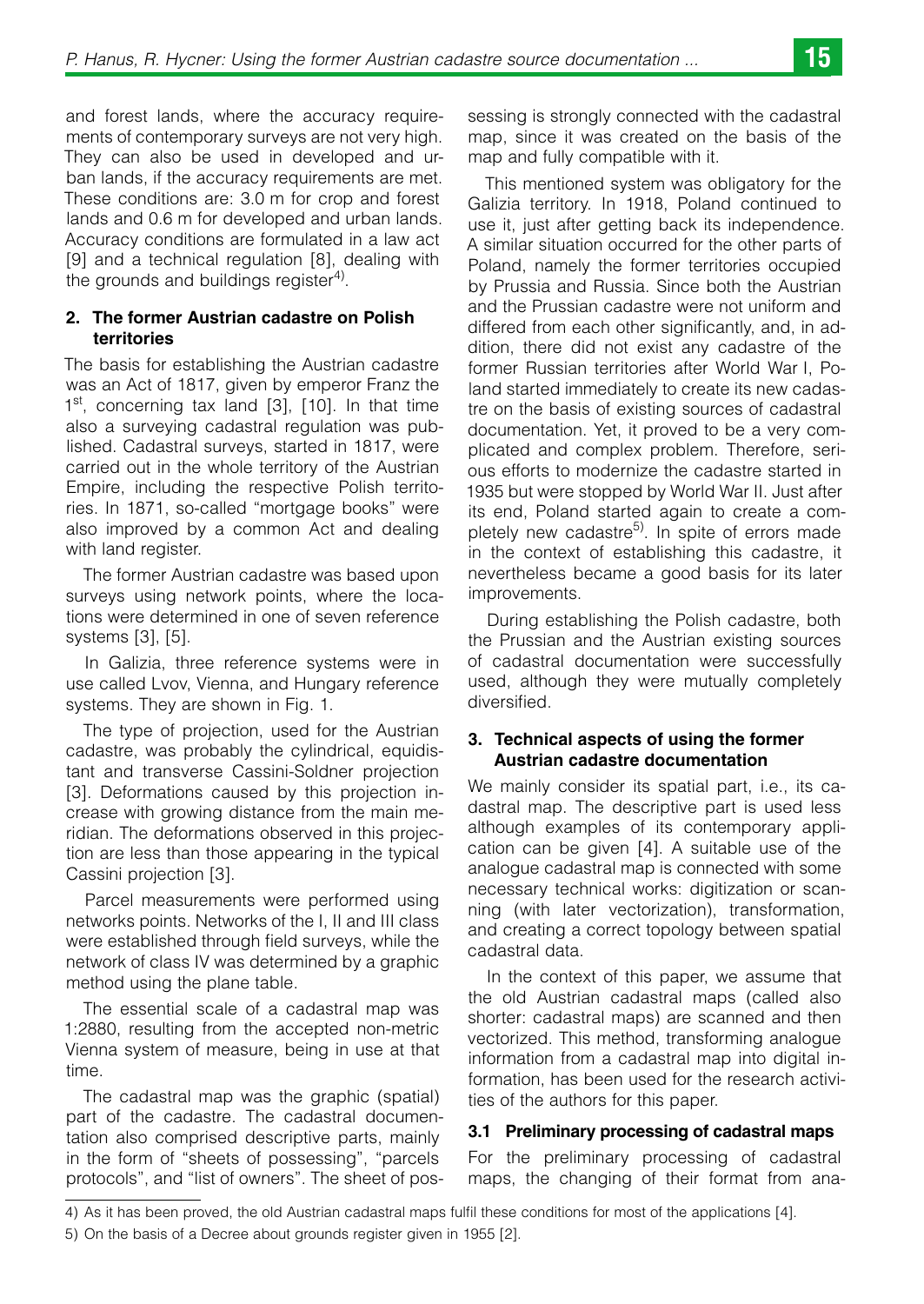logue to digital must be performed. A possible method is scanning and processing the map into raster data. Since a raster map is not useful for measurement activities, it must be vectorized to obtain a vector model [4]. However, the coordinates of this vector model (i.e., a set of points) are not determined in one of the obligatory reference systems. Therefore, the coordinates must be transformed.

Note also that several errors are comprised resulting from network points, field survey, mapping, frequently using the map, scanning. Yet, as some investigations proved, a properly selected type of transformation and also properly chosen control points may minimize or even exclude the influence of most of these errors. The only exceptions are the errors resulting from field survey and from network points [5].

## **3.2 The process of vectorization of a cadastral map and its accuracy**

The process of vectorization of a cadastral map depends on "redrawing" the contents of this map by any CAD program. As a result of the vectorization process, a vector model of the reality is obtained. It consists of a set of points arranged in space by special rules [4].

Although the vectorization process itself is not a complicated activity, it nevertheless needs some basic knowledge of technology of preparing maps. It is also important to get coordinates of selected points with maximum accuracy after the vectorization. They will then serve for various "surveys" on the map, done in digital format. Thus, it is worth knowing the size of the medium error of vectorization.

In order to determine the error of the vectorization process, a simple experiment has been performed. Some maps have been selected from the territory of the former Galizia in different references systems. They have been cadastral maps or have been prepared on the basis of cadastral maps. Moreover, they have been prepared in different scales:

- contemporary cadastral map at scale 1:1000, made in cadastral unit Krzeszowice (Lvov reference system), with 0.11 m medium error of transformation,
- contemporary cadastral map at scale 1:2000, cadastral unit Lipnica Mała (Vienna reference system), with 0.18 m medium error of transformation,
- old Austrian cadastral map at scale 1:2880, cadastral unit Podwilk (Vienna reference system), with 0.48 m medium error of transformation,
- contemporary cadastral map at scale 1:5000, cadastral unit Pstroszyce Drugie (Lvov reference system), with 0.62 m medium error of transformation.

Before the error of vectorization has been determined, all maps have been scanned. Then, all maps in raster format have been transformed (fit-in) into the obligatory reference system by a simple method. In order to get reliable results for the errors of the vectorization process, a part of each map has been selected and independently vectorized by a group of persons (students). All of them were well acquainted with the rules of the vectorization process. After a preliminary analysis (omitting results with blunders), the medium error of vectorization for each map has been determined by the well-known Gauss formula. The results of the analysis are shown in Table 1. The results show that the error of vectorization is not linearly related to the scale of the map.

# **3.3 Transformation of cadastral maps**

In order to use cadastral maps in the best possible way, i.e., to gain maximum accurate and reliable information from them, they must be suitably prepared and processed before their use. Thus, they must be properly transformed.

As it is commonly known, maps, especially cadastral ones, can easily be transformed from their local reference system into an obligatory reference system. The transformation is carried out by control points. Yet, the main problem is that such possible points (of the former cadastral network), fulfilling the requirements of transformation, rarely

| Map scale | Number of per-<br>sons (samples) | Number of points<br>being vectorized | Total number of<br>examined points | Medium error of<br>vectorization [m] |
|-----------|----------------------------------|--------------------------------------|------------------------------------|--------------------------------------|
| 1:1000    | 34                               |                                      | 224                                | 0.095                                |
| 1:2000    | 58                               |                                      | 340                                | 0.113                                |
| 1:2880    |                                  |                                      | 402                                | 0.167                                |
| 1:5000    | ıз                               |                                      |                                    | 0.525                                |

*Table 1: Results of the medium error of vectorization*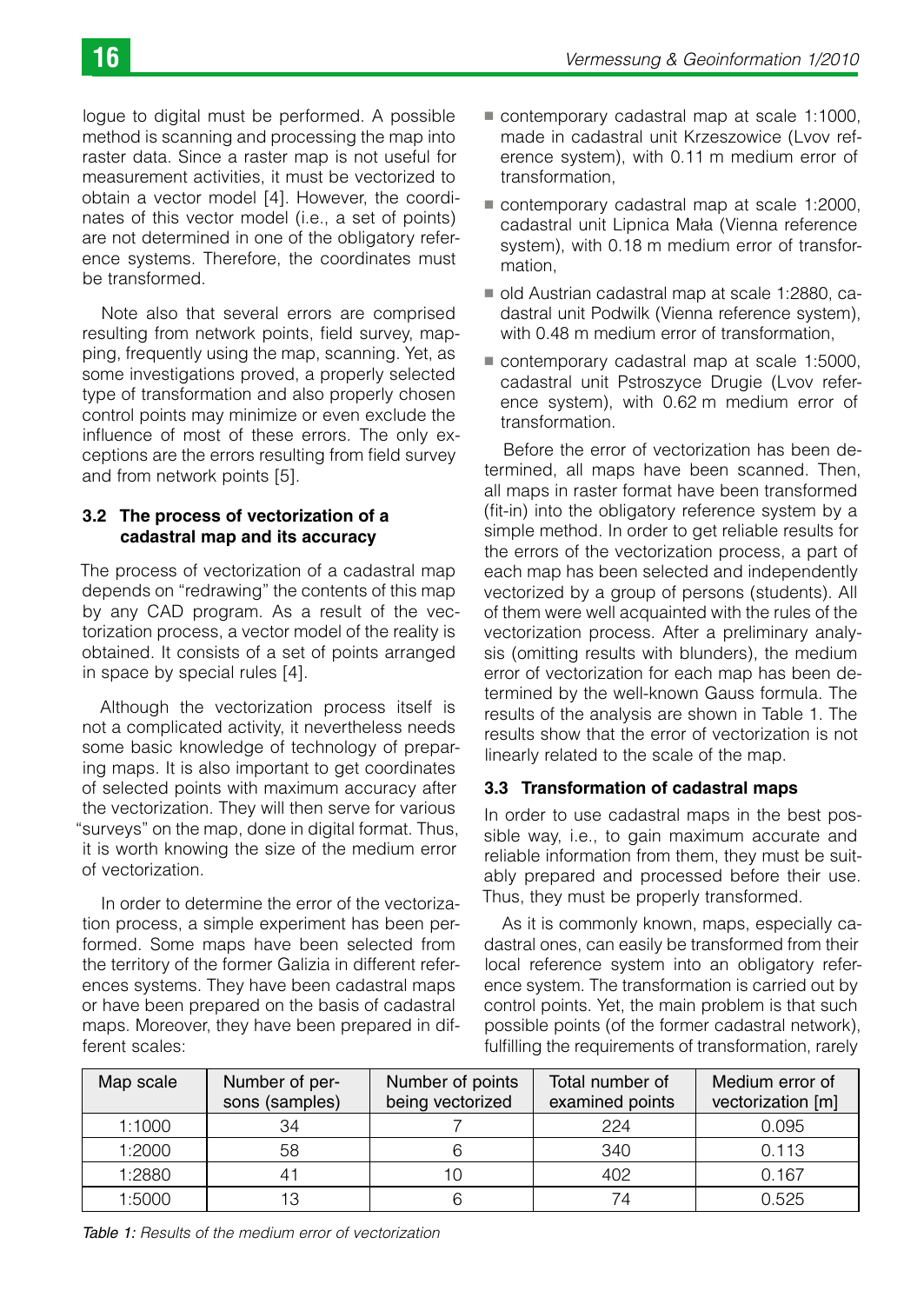exist in Poland. The reason is that they have been simply destroyed or damaged in the course of the years. The lack of such control points requires the use of other methods, e.g., based on the assumption that the former cadastral map must "fit" to the existing, real situation in the field. In order to achieve this without "true" control points (being points of networks), one must measure characteristic field points both on the map (local reference system) and in the field (obligatory reference system). Then, some transformations must be carried out to check which points fulfil the

accuracy requirements. These points can then be used as control points for the final transformation. Afterwards, based on the map the location of any point (for example: point of boundary of dispute) in the field can be determined with the requested accuracy (but influenced by the accuracy of transformation). As it has been proved in [7], the accuracy of the cadastral map in the scale 1:2880 reached 0.60 m by this method. This very satisfying value, determined by authors, served the court for its final verdict, finishing the endless dispute on boundaries. The old Austrian cadastral map proved to be the only and priceless source of information enabling the correct location of parcel boundaries $6$ ).

Before the transformation process, the cadastral map must be scanned delivering raster date which in turn must be vectorized. Frankly speaking, only specifically chosen characteristic points are vectorized. Thus, we have at our disposal a set of points with coordinates in the local reference system. Some of them are arbitrarily taken as control points, serving for the later transformation.

Choosing control points (both in the map and in the field) must be done carefully. This is the crucial activity because it affects the later transformation and its accuracy. Thus, when selecting control points it should be taken into account that they should remain stable as long as possible. Therefore, the best points fulfilling this request are:

so called: "three boundary strips", that is a location where three boundary lines of parcels intersect in one point,

- old trees, very often planted along the boundary lines,
- points of old, well-preserved fences,
- corners of old buildings.

All these points are usually visible well and enable an easy identification in the field.

Control points for cadastral map transformation can also be obtained by another method. This method uses so-called "zoll dividing lines" visible on map sheets. These lines cross out with the outer line of the map sheet frame, giving as a result characteristic points. These points are taken as control points. The negative aspect of such an approach is the lack of control points inside the map sheet which can cause some deformation in the middle of the cadastral map sheet upon transformation. Yet, this method is primarily used in Poland. A transformation, performed in this way causes that the raster has suitable geometric features to allow for the vectorization process. In order to locate exactly such a raster in the two- dimensional space, it is necessary to apply the second stage of transformation on the points identified both in the map and in the field. Their positions must be obtained from the map (by the vectorization process) and also determined in the field based on direct and accurate measurements.

The size of the transformation error depends on the map scale. Assuming the scale is 1:2880, the transformation error amounts to about 0.29 m [4]. Unfortunately, taking into account various circumstances connected with preparing cadastral map, one should rather expect worse results (possibly up to about  $3 \times 0.29$  m). Such a size has just been reached in a boundary dispute court case, as presented above.

In order to verify these assumptions, some simple investigations have been done to point out errors of the transformation process and their directions on the cadastral map in the scale 1:2880 [4]. The results are shown in Fig. 2.

Transformation errors vary from 0.43 m (affine transformation) to 2.15 m (Helmert transformation).

<sup>6)</sup> The case occurred in 1995 in Korbielow near Zywiec, close to the southern border of the former Galizia. There was a boundary dispute between two parties, which seemed to be a "never ending story". Two independent surveyors were asked to provide their opinions to the court. Both opinions were questioned by parties and were refused to be taken by the court because of unexpected mistakes made by the surveyors. They had used the cadastral map existing there, but they used it wrongly. Afterwards, as mentioned earlier by the authors of [7], the researchers were asked to prepare an ultimate opinion. It was fully successful and approved by the court because the method described above was used and high accuracy was reached. This opinion was also accepted by the two parties without any doubt.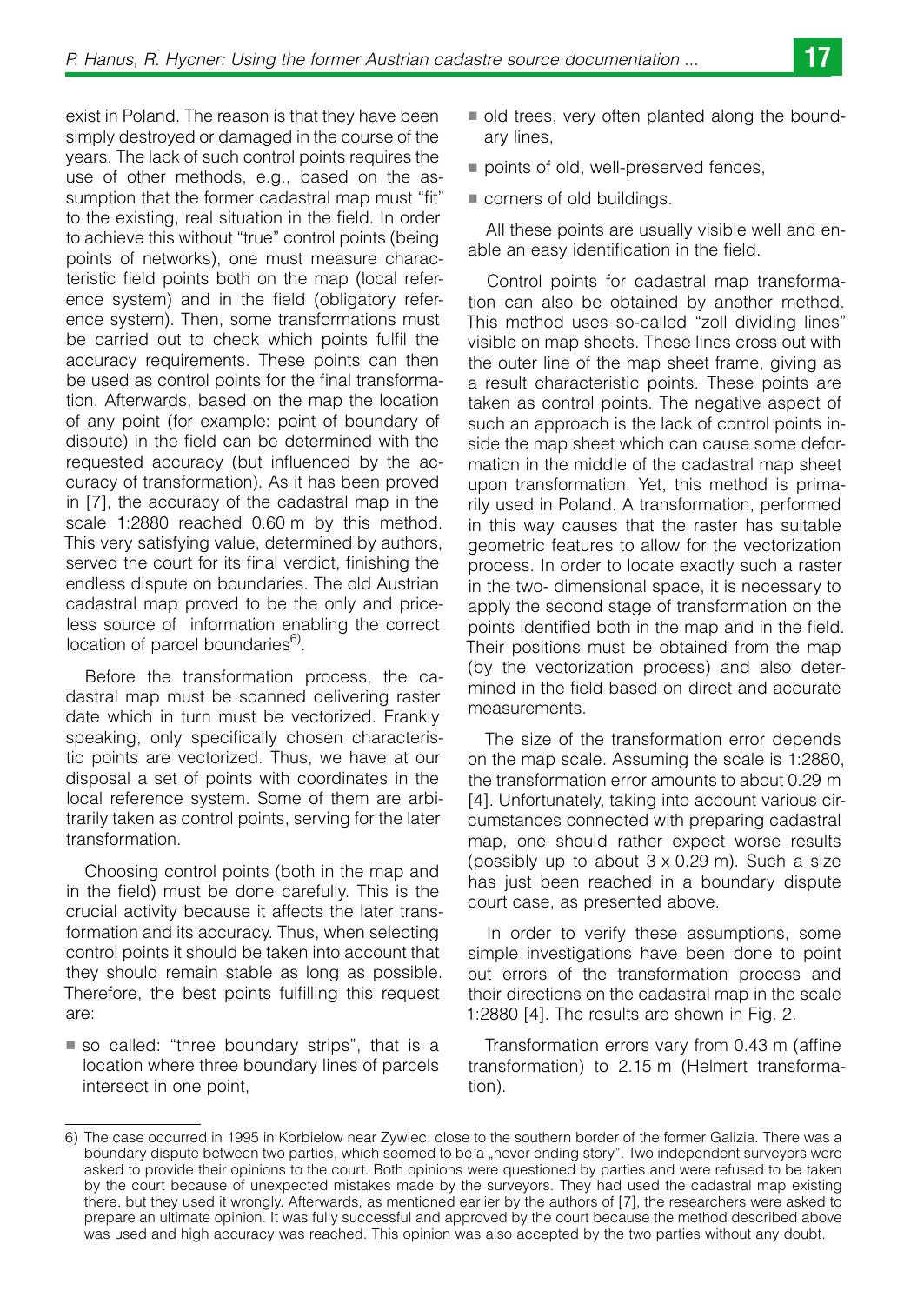

*Fig. 2: Trends and sizes of errors of cadastral map at scale 1:2880 by the affine transformation process* 

#### **4. Using the former Austrian cadastre documentation**

As it has been proved in [4], the former Austrian cadastral documentation can successfully be used for some contemporary surveying works as, e.g., made in the southern-eastern part of Poland. Typical applications are:

- ereal estate delimitation,
- real estate subdivision,
- regulation of the legal status of real estate,
- modernization of cadastre (grounds and buildings register).

Note that mainly the cadastral map is used and the descriptive part of the former Austrian cadastral documentation only rarely, e.g., for the so-called "sychronization process", which is probably specific for Poland to fit descriptive data between the "old" and the "new" cadastre.

The grounds and buildings register modernization in Poland generally depends on the transformation of the analogue cadastral map into digital cadastral maps after adding necessary information. As mentioned earlier, the former Austrian cadastral maps are also used for this purpose especially in rural areas.

The regulation of the legal status of real estate generally depends on a comparison of the ownership rights in reality and the contents of land register. Sometimes, this comparison is made by using the former Austrian cadastral map.

The real estate delimitation and subdivision process also uses the former Austrian cadastral map with the scale 1:2880. It is especially used in areas either without any other map or when contemporary maps exist but have been prepared simply by "redrawing" the old cadastral maps including sometimes mistakes. As some

investigations proved [7], [4], these maps can be used only by taking into account some important conditions. First, they must be adequately prepared before using them by the procedure described earlier. The relevant transformation using control points identified both on the map and in the field is the most important step. The results obtained are very satisfying not only for surveyor but also for parties engaged in a court case in the context of a boundary dispute.

The application of cadastral documentation for real estate delimitations and subdivisions always requests the experience of the surveyors and is usually performed by individual approaches where the interpretation of the cadastral maps plays a fundamental role.

However, the cadastral maps cannot be used under all circumstances for contemporary surveying tasks. Insufficient accuracy is sometimes an issue. Moreover, sometimes maps are not clear because of their age and permanent usage. Thus, the problem is to estimate their usefulness by a quick, easy and accurate method. Such a method demonstrating the usefulness of the former Austrian cadastral maps is described in [4].

#### **5. Conclusions**

The paper proves that the former Austrian cadastral documentation, especially cadastral maps, can and should be used for various surveying tasks requiring some knowledge of cadastre and surveying and also great experience of the surveyors. Frequently, surveyors hesitate to apply the former Austrian cadastral maps. The reason is that theses maps were prepared by a graphic method and, consequently, the accuracy is sometimes an issue. If a suitable method is applied, a position accuracy of 0.60 m based on the 1:2880 map can be achieved. The method is composed of scanning, then fitting the raster information into the field reference system by a transformation process. The crucial activity is to identify some control points both on the map and in the field. The points should be as stable as possible.

The former Austrian cadastral documentation, especially the cadastral map, may be fully used in cases where the real estate boundary plays a very important role [4]. Beyond that, it offers an important chance for surveyors to avoid wrong steps.

As described in the paper, the old Austrian cadastral documentation can be still used for con